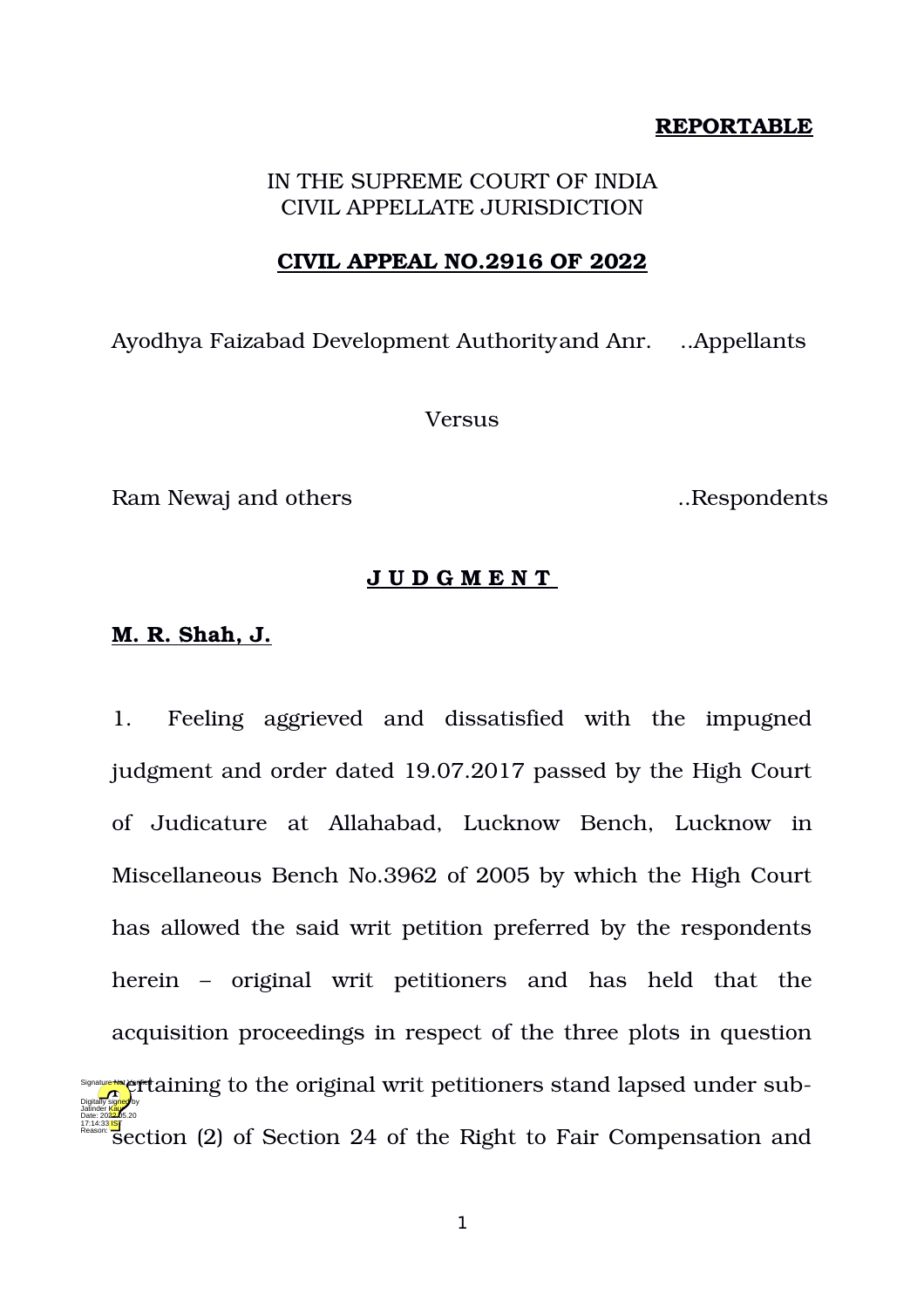Transparency in Land Acquisition, Rehabilitation and Resettlement Act, 2013 (hereinafter referred to as 'the Act 2013') , the Ayodhya Faizabad Development Authority and another has preferred the present appeal.

2. We have heard learned counsel for the respective parties at length. We have perused the impugned judgment and order passed by the High Court.

3. By the impugned judgment and order the High Court has held that the acquisition proceedings with respect to the three plots in question shall stand lapsed under sub-section (2) of Section 24 of the Act, 2013 solely on the ground that, though the deposit of the compensation was made in the Treasury, but the same was not deposited in the Court and consequently the payment of compensation of the amount was not made to the land owners. The High Court has relied upon the decision of this Court in the case of **Delhi Development Authority versus Sukhbir Singh and others, (2016) 16 SCC 258.** However, in view of the subsequent decision of this Court in the case of **Indore Development Authority versus Manoharlal and others, (2020) 8 SCC 129,** the impugned judgment and order passed by

2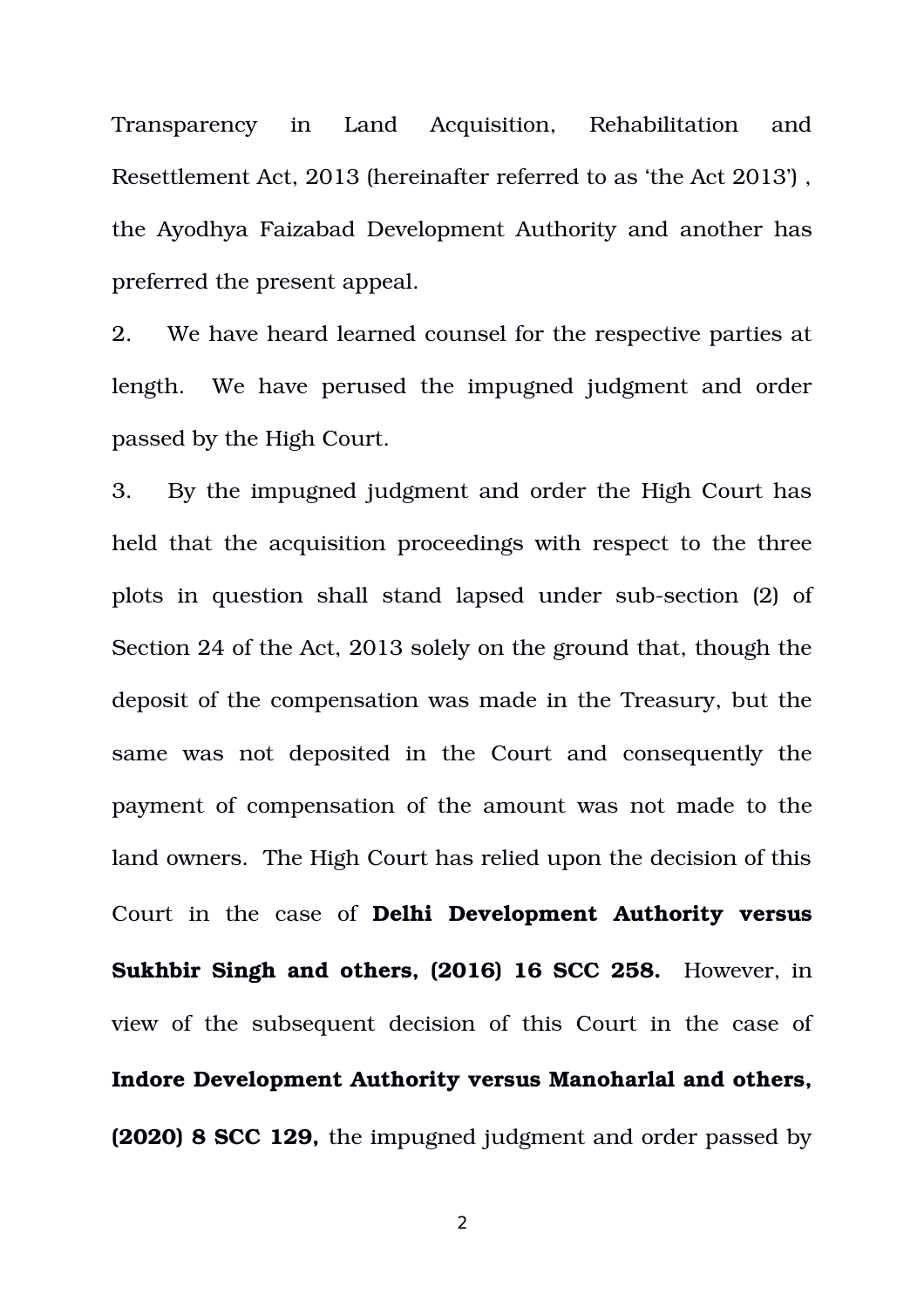the High Court is unsustainable. In paragraph 366 of the aforesaid judgment this Court has observed and held as under:

> **"366.** In view of the aforesaid discussion, we answer the questions as under:

> **366.1.** Under the provisions of Section 24(1)(*a*) in case the award is not made as on  $1-1-2014$ , the date of commencement of the 2013 Act, there is no lapse of proceedings. Compensation has to be determined under the provisions of the 2013 Act.

> **366.2.** In case the award has been passed within the window period of five years excluding the period covered by an interim order of the court, then proceedings shall continue as provided under Section 24(1)(*b*) of the 2013 Act under the 1894 Act as if it has not been repealed.

> **366.3.** The word "or" used in Section 24(2) between possession and compensation has to be read as "nor" or as "and". The deemed lapse of land acquisition proceedings under Section 24(2) of the 2013 Act takes place where due to inaction of authorities for five years or more prior to commencement of the said Act, the possession of land has not been taken nor compensation has been paid. In other words, in case possession has been taken, compensation has not been paid then there is no lapse. Similarly, if compensation has been paid, possession has not been taken then there is no lapse.

> **366.4.** The expression "paid" in the main part of Section 24(2) of the 2013 Act does not include a deposit of compensation in court. The consequence of non-deposit is provided in the proviso to Section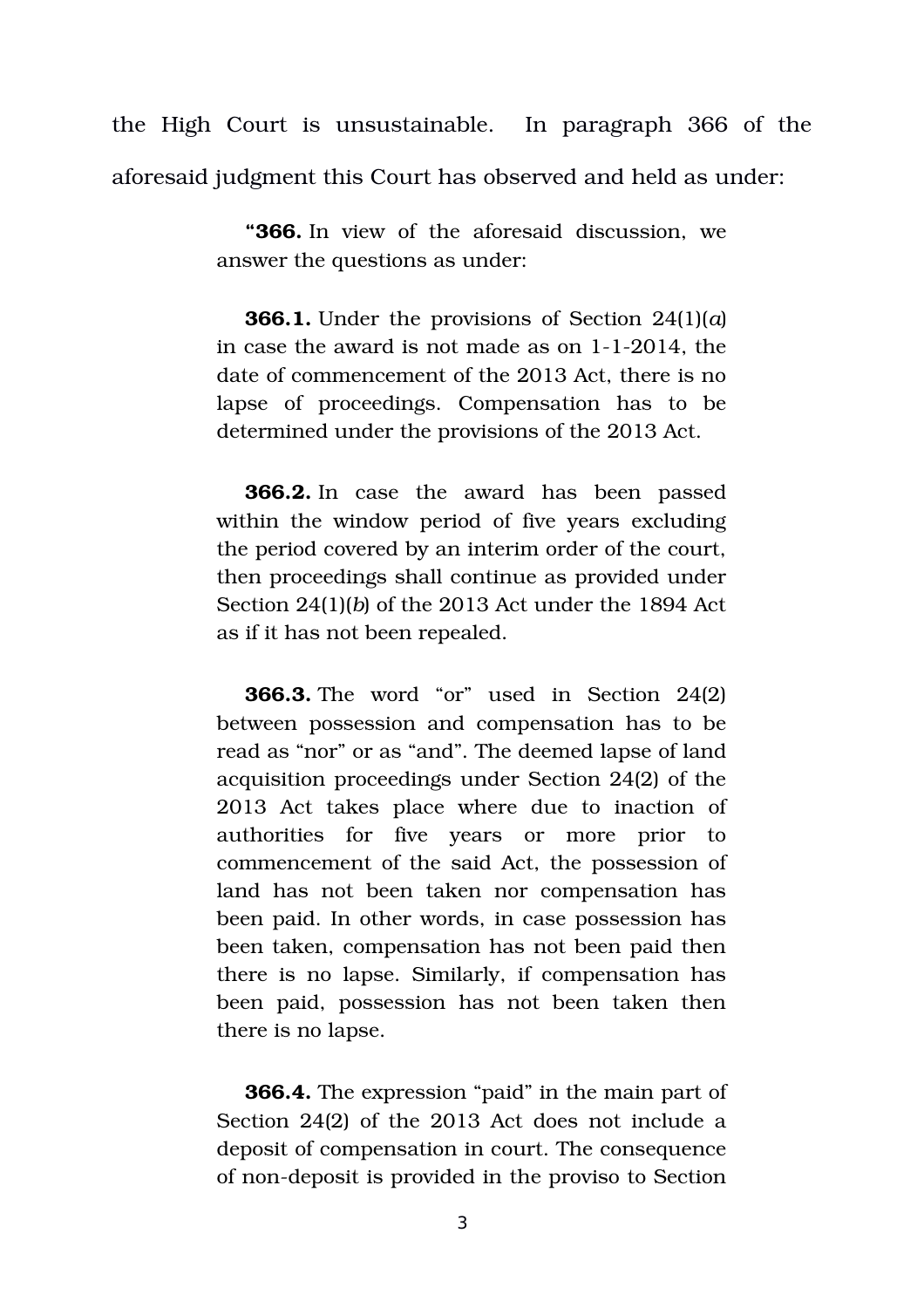24(2) in case it has not been deposited with respect to majority of landholdings then all beneficiaries (landowners) as on the date of notification for land acquisition under Section 4 of the 1894 Act shall be entitled to compensation in accordance with the provisions of the 2013 Act. In case the obligation under Section 31 of the Land Acquisition Act, 1894 has not been fulfilled, interest under Section 34 of the said Act can be granted. Non-deposit of compensation (in court) does not result in the lapse of land acquisition proceedings. In case of nondeposit with respect to the majority of holdings for five years or more, compensation under the 2013 Act has to be paid to the "landowners" as on the date of notification for land acquisition under Section 4 of the 1894 Act.

**366.5.** In case a person has been tendered the compensation as provided under Section 31(1) of the 1894 Act, it is not open to him to claim that acquisition has lapsed under Section 24(2) due to non-payment or non-deposit of compensation in court. The obligation to pay is complete by tendering the amount under Section 31(1). The landowners who had refused to accept compensation or who sought reference for higher compensation, cannot claim that the acquisition proceedings had lapsed under Section 24(2) of the 2013 Act.

**366.6.** The proviso to Section 24(2) of the 2013 Act is to be treated as part of Section 24(2), not part of Section 24(1)(*b*).

**366.7.** The mode of taking possession under the 1894 Act and as contemplated under Section 24(2) is by drawing of inquest report/memorandum. Once award has been passed on taking possession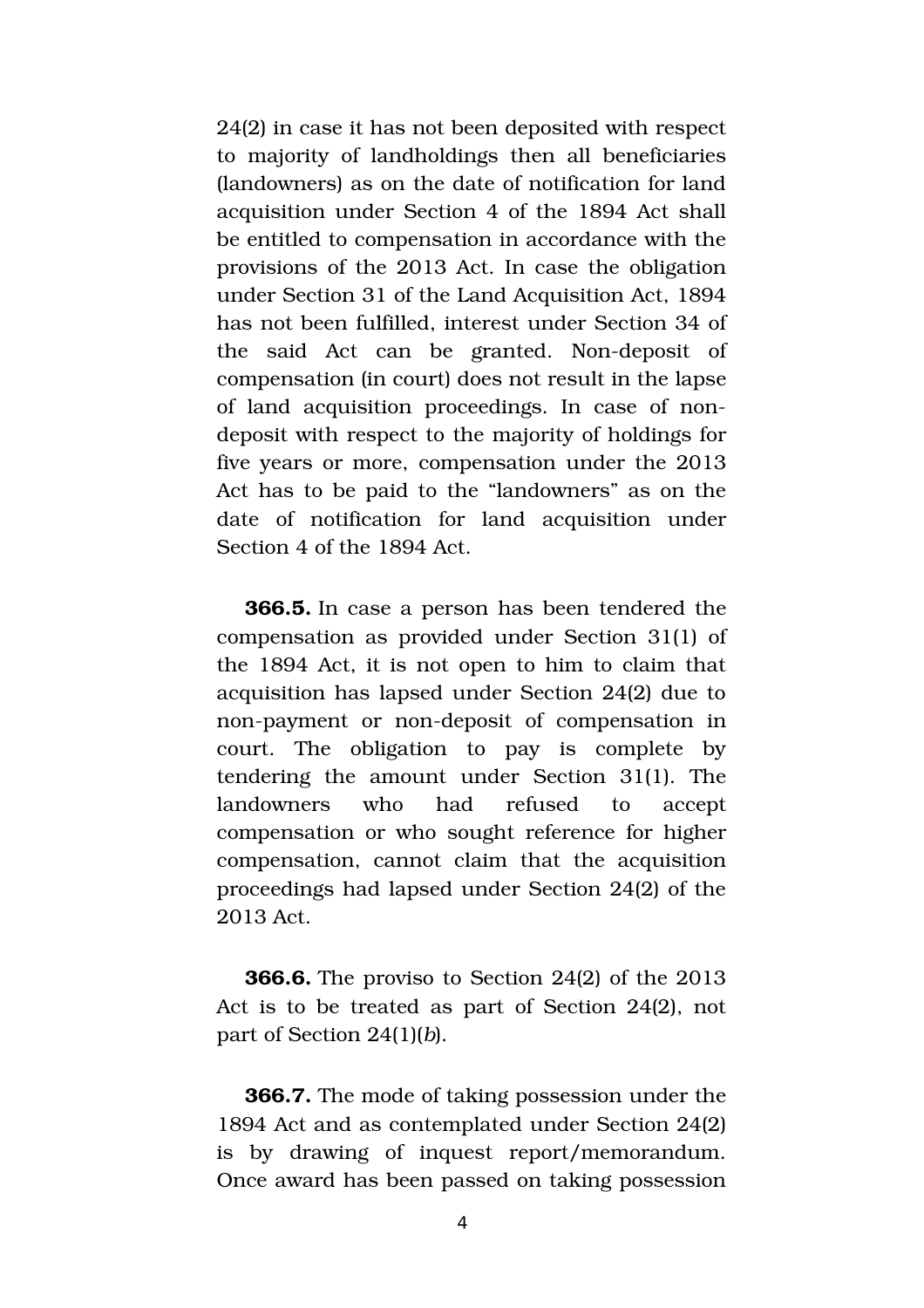under Section 16 of the 1894 Act, the land vests in State there is no divesting provided under Section 24(2) of the 2013 Act, as once possession has been taken there is no lapse under Section 24(2).

**366.9.** Section 24(2) of the 2013 Act does not give rise to new cause of action to question the legality of concluded proceedings of land acquisition. Section 24 applies to a proceeding pending on the date of enforcement of the 2013 Act i.e.  $1-1-2014$ . It does not revive stale and timebarred claims and does not reopen concluded proceedings nor allow landowners to question the legality of mode of taking possession to reopen proceedings or mode of deposit of compensation in the treasury instead of court to invalidate acquisition.

**366.8.** The provisions of Section 24(2) providing for a deemed lapse of proceedings are applicable in case authorities have failed due to their inaction to take possession and pay compensation for five years or more before the 2013 Act came into force, in a proceeding for land acquisition pending with the authority concerned as on  $1-1-2014$ . The period of subsistence of interim orders passed by court has to be excluded in the computation of five years."

3.1 Applying the law laid down by this Court in the case of **Indore Development Authority (supra)** and in the present case as the amount of compensation was deposited with the Treasury and even the possession was already taken over on 07.09.2005,